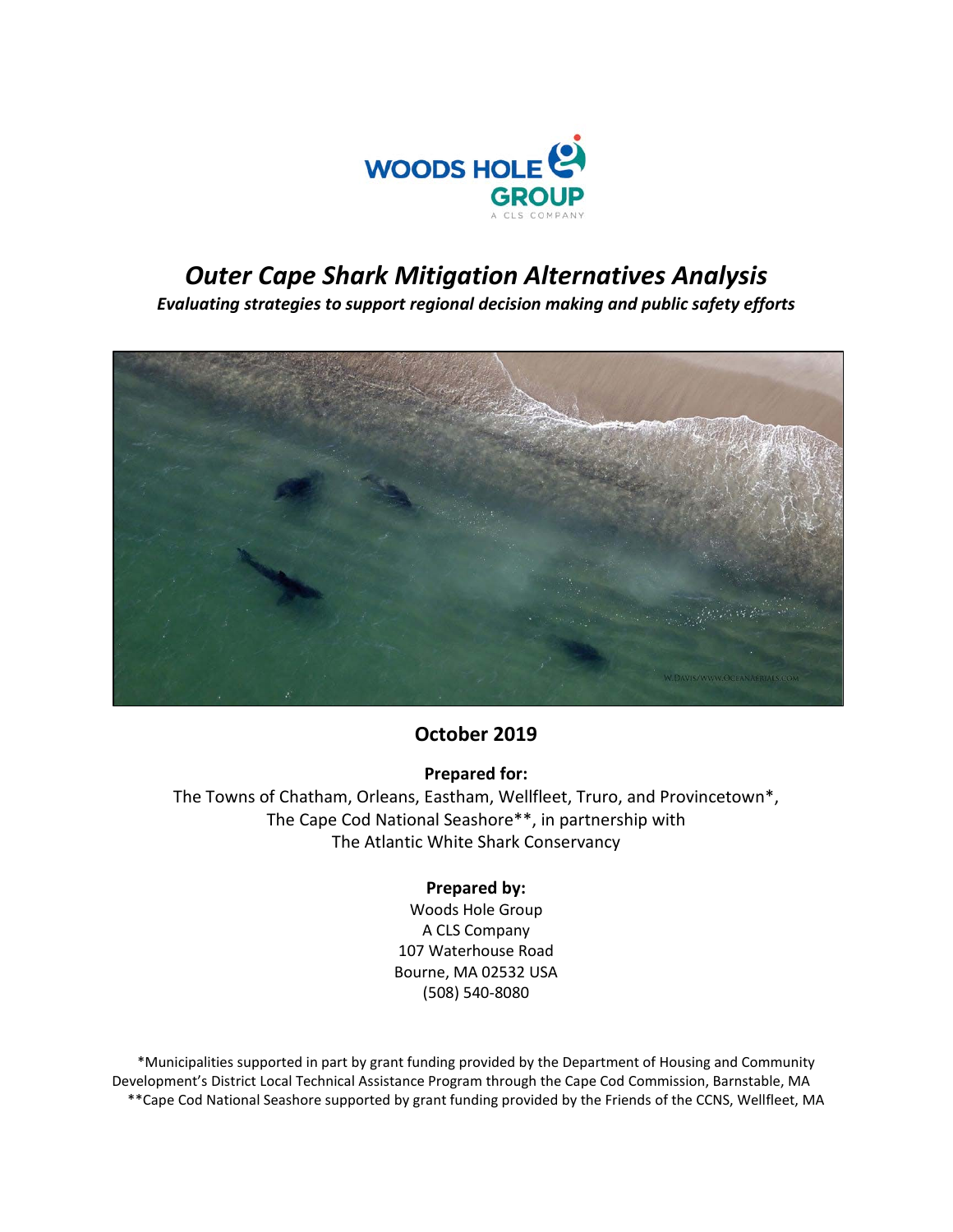## **Executive Summary**

To help support public officials, this study was commissioned as a joint stakeholder effort to compile information and perform an independent technical review of various shark mitigation alternatives. The intent is to provide a consolidated resource where various information can be obtained for stakeholders to review when considering alternatives. Results are provided in this report, including a series of tables to support decision-makers who are considering investing in measures to manage the public safety risk resulting from the increasing presence of white sharks along the Outer Cape. Findings in this report do not endorse any particular method or product, and are not intended to provide specific recommendations for methods to employ. That decision is complex and lies with stakeholders faced with varying levels of risk exposure, public assets, available resources, site-specific environment, and use patterns. The findings in this report also are not intended to assume any liability or responsibility for injuries that may occur regardless of whether mitigation alternatives are employed or not.There is no solution available that can ensure 100% safety to individuals who choose to enter the water.

Over the past several decades, regional gray seal (*Halichoerus grypus atlantica*) and great white shark (*Carcharodon carcharias*) populations have increased along Cape Cod's dynamic shoreline. Increasing great white shark activity in close proximity to public bathing beaches has resulted in very real public safety concerns among regional stakeholders. To address these concerns, regional beach managers and municipal officials took the following steps in to increase public safety and awareness along Outer Cape beaches in 2019: Investment in Improved Communications Infrastructure; Expanded Lifeguarding Presence; Expanded First-Aid Trainings; Investment in Medical Response Supplies; Updated and Uniform Signage and Safety Protocols; Improved Emergency Response Time; Expanded Research Efforts; Investment in Expanded Real-Time Alert-Based Systems and; Encouraging Beachgoers to Modify Behavior to Minimize Risk. A key element of any mitigation strategy to reduce the chances of an unprovoked attack is a strong commitment to education and outreach.

Regional beach managers and municipal officials also made a commitment to explore various technology-based, barrier-based and biologically-based shark mitigation alternatives that could potentially be deployed in the future to further reduce the risk of shark-human interaction. The 27 alternatives identified for consideration in this study were compiled based on: Strategies that have been implemented elsewhere around the world; Feedback received from local Towns, residents, and stakeholder groups in 2018 and; Strategies suggested through a public survey solicited in 2019. The list of alternatives that were considered is included in Table 1.

Assessments of shark mitigation alternatives and technologies have been conducted elsewhere around the world, but never within the context of the Outer Cape's unique coastal environment. To put this analysis in context, the study includes a summary of baseline environmental and meteorological (metocean) conditions characteristic of Outer Cape beaches and nearshore areas.

To better understand each individual mitigation alternative, a review of available peer-reviewed research, product specifications, and independent technical reports was conducted. Summaries of how each alternative is intended to function, along with documented positives and/or potential shortcomings are included in the final report.